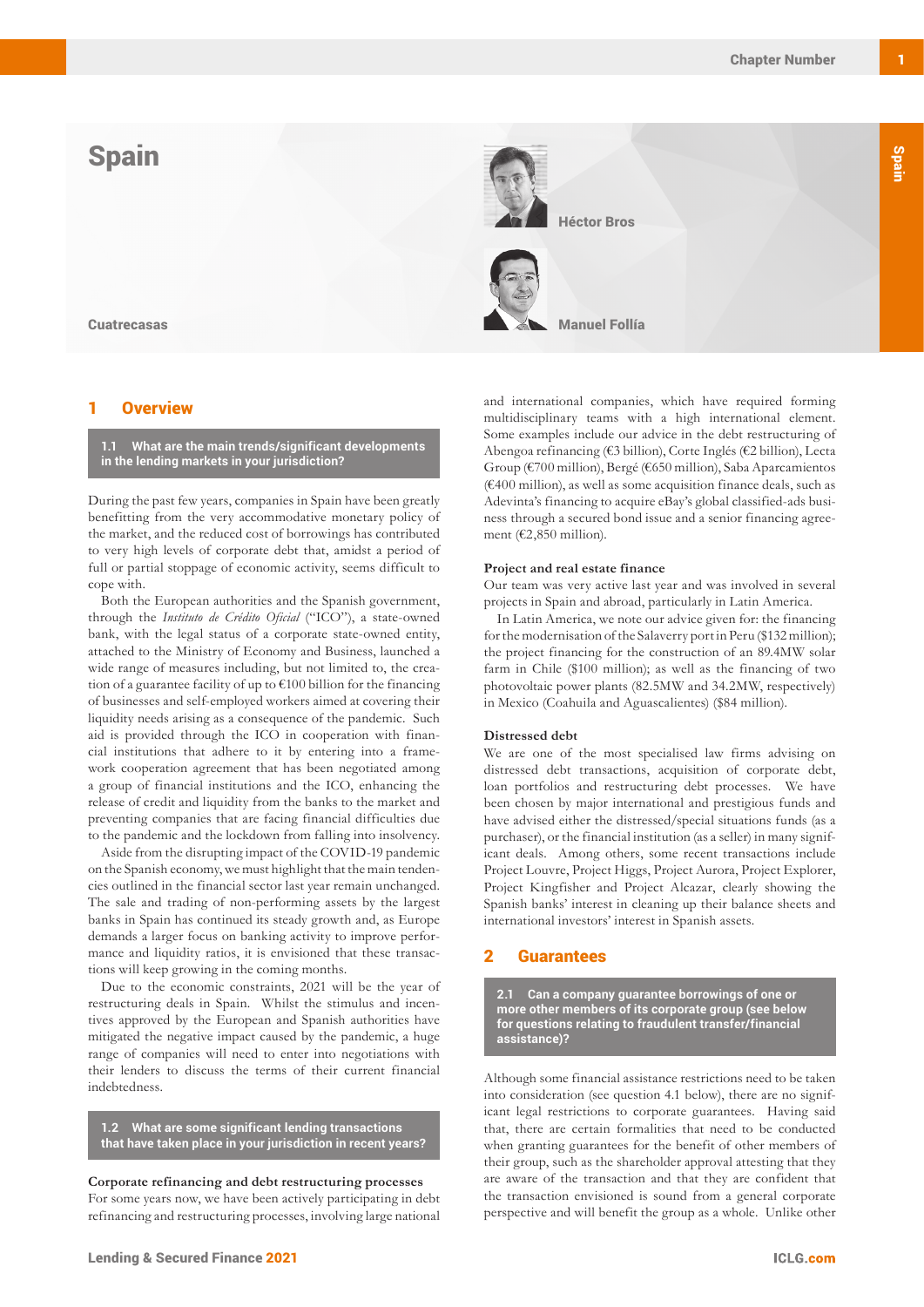**Spain** 

EU jurisdictions, there is no specific obligation for Spanish companies to justify that they are acting for corporate benefit reasons when granting a guarantee or security, although it is advisable to do so based on the characteristics of a specific transaction, or to ensure the effectiveness of the security or guarantee if the grantor becomes insolvent. These formalities have the main aim of avoiding any presumption of gratuity in an insolvency scenario that could challenge the validity of such guarantees and activate any potential clawback claim from third party debtors. The Spanish Supreme Court, in a ruling of 2014, highlighted the importance of ensuring that the guarantor receives any direct of indirect benefit for the provision of the guarantee.

**2.2 Are there enforceability or other concerns (such as director liability) if only a disproportionately small (or no) benefit to the guaranteeing/securing company can be shown?**

All directors should act when conducting business with the diligence of an "orderly entrepreneur". Moreover, any individual forming part of a management body should generally comply with the various duties foreseen in the applicable law, the articles of association and other internal rules with due care, abiding by the shareholders' decisions and following standard market criteria that enhance the performance and growth of the business. Furthermore, all directors should avoid any situation when a potential conflict of interest may arise in the performance of their duties and shall refrain from adopting decisions when they can reasonably foresee that such decisions may have a negative impact on the business.

This last duty is inextricably linked with any potential liability towards them when adopting the decision to secure borrowings from a different member of the group. In an eventual insolvency scenario, there is a potential risk that the insolvency administrators might presume that the granting of collateral by the company could have resulted in the insolvency and allege that it is detrimental to the insolvency estate. In these situations, it is paramount to follow the guidelines established in question 2.1 above as well as to include certain limitation language in the collateral documentation and in the corporate resolutions, to mitigate any potential liability.

The existence of a detriment to the estate of the guaranteeing company can be challenged by evidencing that there is a regular trend of providing borrowing and guarantees among companies belonging to the same group or by attesting that the guarantee entailed some economic advantage to the guarantor.

#### **2.3 Is lack of corporate power an issue?**

Yes, in Spain the agreements need to be executed by duly empowered representatives of the company with sufficient corporate power to act on its behalf.

**2.4 Are any governmental or other consents or filings, or other formalities (such as shareholder approval), required?**

Usually, no governmental consents or filings are required to grant guarantees or security interests in Spain (see question 3.11 below) unless the company falls under the scope of any public regulation or is directly or indirectly governed by any public authority, where the adoption of such actions can be limited or subject to further formalities and consents.

Regarding internal corporate approvals, in general terms, any actions or activities which fall within the scope of the corporate purpose of the company are subject to fewer formalities. However, in case of private limited liability companies (*sociedades de responsabilidad limitada*), shareholders' approval may need to be obtained before carrying out certain transactions. In public limited liability companies (*sociedades anónimas*), despite not being mandatory, the shareholders' approval is also usually obtained (see question 2.1 above for more information on corporate benefit).

If the amount of the guarantee represents an excess of 25% of the value of the assets which appear in the latest balance sheet of the company – having the consideration of an "essential asset" as per the Spanish Companies Act – it is also mandatory to obtain the shareholders' approval as the shareholders' meeting (not the board) holds exclusive competence to adopt any decision involving the disposal of assets exceeding such threshold. The aim of this regulation is: (i) to reserve for the shareholders the approval of certain transactions which, due to their financial significance, can have similar effects to those of a structural modification, even though, from a technical perspective, they do not constitute such kind of transaction; and (ii) to protect the minority shareholders.

#### **2.5 Are net worth, solvency or similar limitations imposed on the amount of a guarantee?**

No, although certain limitation language is included in case of a disproportionate benefit between the borrowing company and the guaranteeing/securing company (see question 2.2 above for more information).

**2.6 Are there any exchange control or similar obstacles to enforcement of a guarantee?**

There are no exchange control regulations on the enforcement of a guarantee. However, Spanish Insolvency Law imposes an important restriction on lenders facing imminent or real insolvency of its debtors, as any termination clauses solely based on insolvency of the debtor which may have been included by the parties in an agreement are deemed as non-applicable or non-enforceable.

## 3 Collateral Security

**3.1 What types of collateral are available to secure lending obligations?**

The most commonly used types of collateral in the framework of a financing transaction are generally classified into two main groups: (1) *in rem* security interests, the most frequent being: (i) mortgage over real estate (*hipoteca inmobiliaria*); (ii) ordinary pledge over movable assets with transfer of possession ( *prenda ordinaria*) (e.g., pledge over shares, over credit rights or over bank accounts); (iii) chattel mortgage (*hipoteca mobiliaria*) over business premises, aircraft, machinery or equipment; and (iv) non-possessory pledge over assets ( *prenda sin desplazamiento de la posesión*); and (2) personal guarantees, mainly being first demand guarantees (*garantías a primer requerimiento*) or sureties (*avales*).

The main difference between *in rem* security interests and personal guarantees is that, in the former, a specific asset secures fulfilment of the obligation, while in the latter, an individual or corporate entity guarantees fulfilment of the obligation. The collateral value of the *in rem* security is linked to the value of the underlying secured asset, while the value of the personal guarantees relies on the estate of the guarantor considered as a whole. As briefly highlighted below, there are also material differences in proceedings for their treatment and enforcement during insolvency (*concurso*) under the Spanish Insolvency Act (*Ley Concursal*).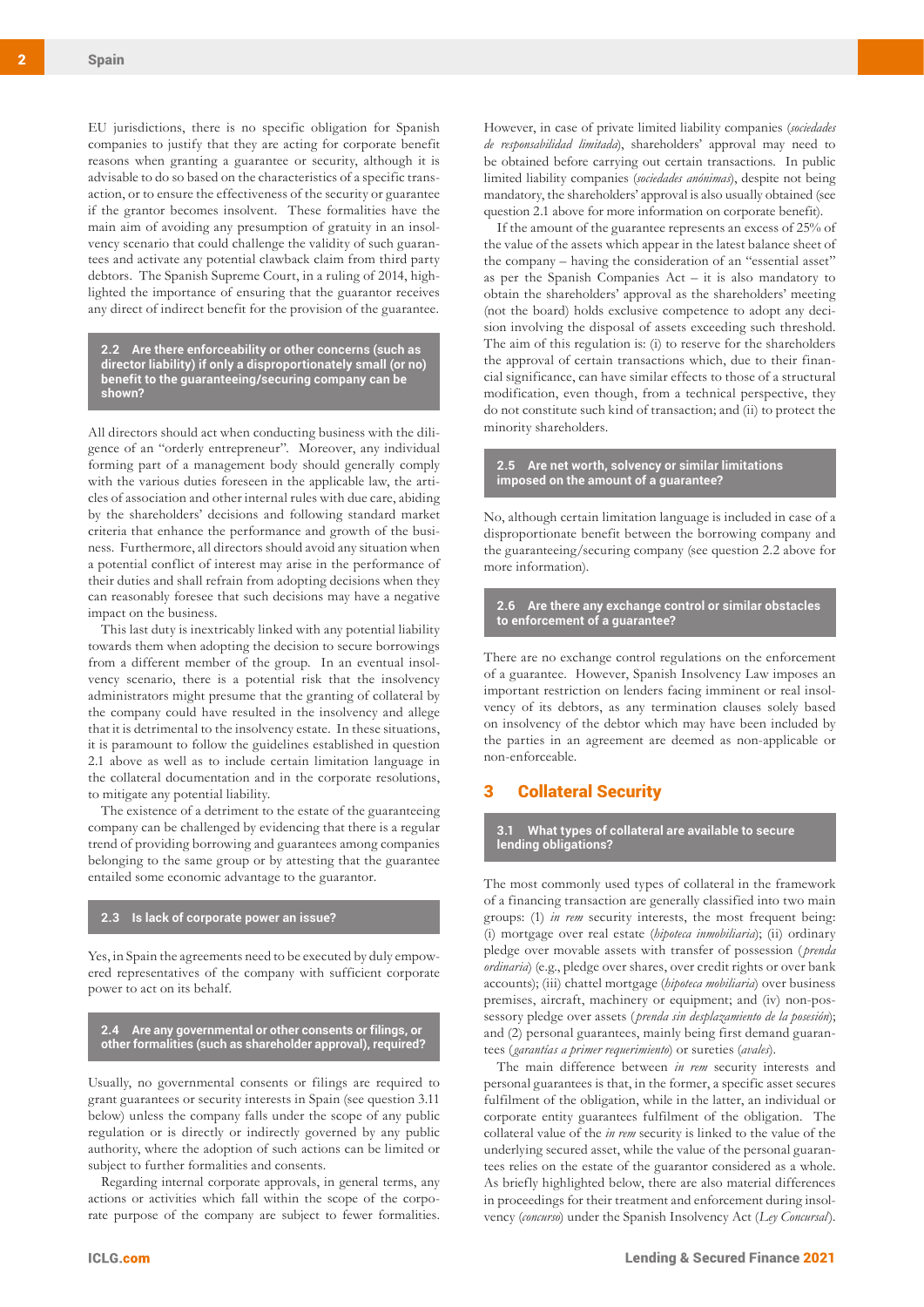**3.2 Is it possible to give asset security by means of a general security agreement or is an agreement required in relation to each type of asset? Briefly, what is the procedure?**

Spanish law does not provide for a so-called "universal security" over the global debtor's assets. Therefore, traditionally, a security agreement is usually required in relation to each type of asset. Nor does it generally admit the creation of a "floating" lien or encumbrance (i.e., a variable guarantee over assets) except for certain mortgages over real estate (*hipoteca flotante*) and some analogous figures that enable the creation of security over several assets such as the pledge over inventory or the pledge over furniture, fixtures and equipment (FF&E), generally used in real estate transactions. As a basic premise, it is paramount to flag that only financial entities (and not investment funds) and certain public administrations holding tax credits against the debtor can be beneficiaries of the so-called floating mortgage (*hipoteca flotante*) that allows security over different obligations under a single umbrella agreement.

The creation of guarantees and security interests requires the notarisation of the agreements by means of which they are granted. Such notarisation allows the agreements to qualify as executive title (*título ejecutivo*) in an enforcement scenario, pursuant to article 517 of the Spanish Law on Civil Procedure. Notarial deeds (being either *pólizas notariales* or *escrituras públicas*) provide certainty of the date and content of the applicable document *vis-à-vis* third parties. Furthermore, some of these types of security interests are subject to compulsory entry on public registries, such as the Land Registry (*Registro de la Propiedad*) (e.g., real estate mortgage) or the Chattel Registry (*Registro de Bienes Muebles*) (e.g., mortgage on inventory or non-possessory pledge over assets), while such registration is not required for other collateral (e.g., ordinary pledge with transfer of possession).

**3.3 Can collateral security be taken over real property (land), plant, machinery and equipment? Briefly, what is the procedure?**

Real property is taken as security by means of a real estate mortgage (*hipoteca inmobiliaria*). Under Spanish law, real estate mortgages cover: (i) the plot of land and the buildings built on it; (ii) the proceeds from any insurance policies covering such property; and (iii) the improvement works carried out on the property and natural accretions. Should the parties agree to it and convey it on the relevant deed by means of which the mortgage is formalised, such mortgage may also include movable items located permanently in the mortgaged property.

Security over machinery and equipment may be created by means of a chattel mortgage (*hipoteca de maquinaria industrial*) or a non-possessory pledge ( *prenda sin desplazamiento de maquinaria industrial*). The choice will depend on whether the specific asset meets certain legal requirements.

Further formalities for the abovementioned security (other than notarisation of the security agreement as set forth under question 3.2 above) involve the registration of such security with the corresponding Spanish registries: the Property Registry (*Registro de la Propiedad*) with regards to the mortgages, and the Chattel Registry (*Registro de Bienes Muebles*) with regards to the non-possessory pledge. Registration within the Property Registry is mandatory for mortgages; the mortgage does not formally exist until it is recorded in the Property Registry corresponding to the domain where the plot is located.

**3.4 Can collateral security be taken over receivables? Briefly, what is the procedure? Are debtors required to be notified of the security?**

Security over receivables can be taken in two different manners: (i) by creating a possessory pledge *(prenda ordinaria)*; or (ii) by creating a non-possessory pledge ( *prenda sin desplazamiento de la posesión*) which needs to be registered in the Chattel Registry.

With regards to the possessory pledge over receivables, it is necessary to notify the assigned debtor in order to avoid the application of any set-off or release of the payment obligations of such assigned debtor by way of payment to the security provider.

The non-possessory pledge ( *prenda sin desplazamiento de la posesión*) does not require notification to the relevant debtor, since publicity *vis-à-vis* third parties is obtained through the filing of such pledge with the relevant Chattel Registry.

Further to the above, those claims which are secured by a pledge over future receivables shall be considered as "specially privileged" in an insolvency proceeding, so long as the following requirements are met: (i) the security interest granted is documented by means of a public deed (*escritura pública*) when it comes to ordinary pledges; or (ii) the security interest is formalised by means of a deed ( *póliza notarial*) and is registered in the relevant Chattel Registry in case of a non-possessory pledge. Specially privileged credits will be settled by way of resorting to the pledged assets and will not benefit the remaining creditors of the insolvent debtor until and only until the credit of the secured party is fully settled.

**3.5 Can collateral security be taken over cash deposited in bank accounts? Briefly, what is the procedure?**

The pledge over bank accounts is simply a pledge over the receivables arising in favour of the holder of a bank account *vis-à-vis* the bank, which should typically correspond or be equal to the account balance.

The formal requirements which apply are identical to those of any other possessory pledge over receivables. The creation of the pledge does not imply, unless otherwise agreed by the parties (typically in project finance transactions when special accounts are envisioned to control cash flows), the blocking of the amounts deposited in such bank account, although some reservations as to how the balance may be disposed by the debtor are typically included in the security agreement.

On a separate note, in the event of pledges over bank accounts securing cash settlements of financial instruments (such as netting-based financial agreements), it is possible to subject the pledge to a specific regime regulated under Royal Decree 5/2005, which enables the secured party to perform the direct sale (without following court or out-of-court enforcement proceedings) of the balance deposited in such account in case an event of default occurs.

**3.6 Can collateral security be taken over shares in companies incorporated in your jurisdiction? Are the shares in certificated form? Can such security validly be granted under a New York or English law-governed document? Briefly, what is the procedure?**

Yes, it is certainly possible, and it is one of the most common and frequent types of security in Spanish financing transactions.

If the shares to be pledged belong to a private limited company (*sociedad limitada*), and taking into account that quota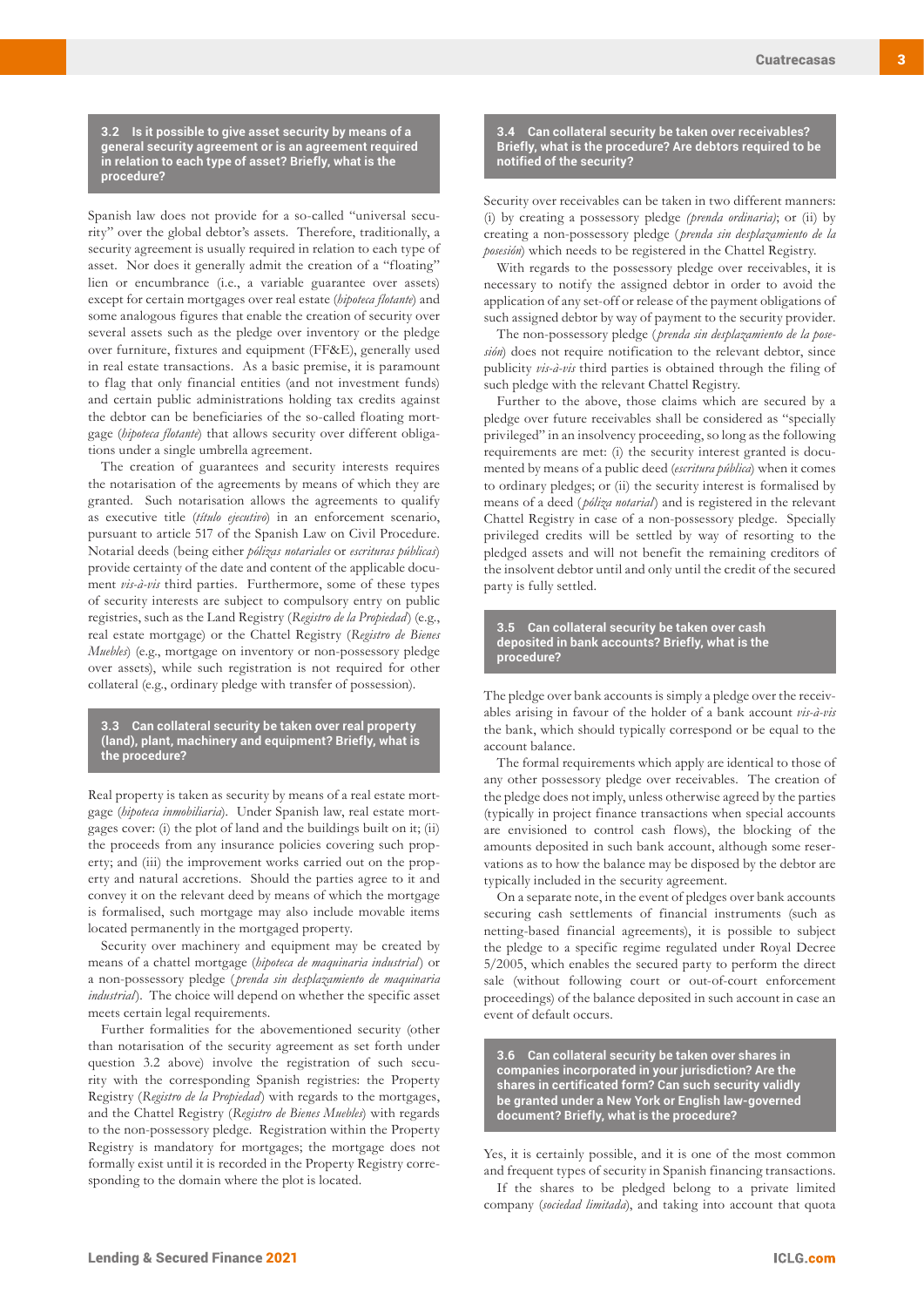units ( *participaciones*) are not represented by issued certificates (contrary to shares (*acciones*) of public limited companies (*sociedad anónima*)), possession is transferred by means of the execution of a notarial deed of pledge and the registration of the pledge in the Registry Book of Shareholders (*Libro Registro de Socios*) of the relevant pledged company. It is customary that the granting of the pledge is also recorded in the title of ownership to further attest the granting of such collateral and prevent further liens or encumbrances over such asset.

When the shares belong to a public limited company (*sociedad anónima*), transfer of possession is achieved as follows: (i) if the share certificates (*títulos múltiples* or *resguardos provisionales*) have been issued, by endorsing the relevant title certificate and registering the pledge in the Registry Book of Shares (*Libro Registro de Acciones*); or (ii) if no share certificates have been issued, by means of the registration of the pledge in the Registry Book of Shares.

In both cases, it is also advisable (and standard market practice) for the pledgee to request and obtain a certificate issued by the company's secretary representing that the pledge has been registered in the Registry Book of Shareholders or the Registry Book of Shares (as applicable), which will also comply with the requirement of notifying the pledge to the company whose shares are being pledged. Also, such kind of certificate normally includes several representations of the company such as the absence of previous liens or encumbrances over such shares.

When the pledged company's shares are represented by means of book entries (*anotaciones en cuenta*), the pledge must be registered in the relevant account, becoming enforceable against third parties once registered in the book entry register. In the case of shares traded on a Spanish secondary market, the book entry register will be held by a central clearing house. On request, the entity responsible for the book entry register will issue a certificate stating that the pledge has been entered.

#### **3.7 Can security be taken over inventory? Briefly, what is the procedure?**

Yes, Spanish law foresees a specific mechanism for creating security over inventory, which is the non-possessory pledge over inventory ( *prenda sin desplazamiento de inventario*). As provided in questions 3.2 and 3.3 above, this type of collateral requires notarisation as well as registration in the relevant Chattel Registry to be perfected. The notarial deed will need to include a very comprehensive description of the inventory for the pledge to be duly recorded in the relevant registry and also the identification of the premises where such inventory will be located throughout the life of the pledge.

However, it is also possible to create a security over inventory by granting a chattel mortgage over a business (*hipoteca de establecimiento mercantil*), which will include not only the inventory, but the whole business.

**3.8 Can a company grant a security interest in order to secure its obligations (i) as a borrower under a credit facility, and (ii) as a guarantor of the obligations of other borrowers and/or guarantors of obligations under a credit facility (see below for questions relating to the giving of guarantees and financial assistance)?**

Subject to the financial assistance and the corporate benefit previously explained under question 2.1, as a general rule, the principle of integrity ( *principio de especialidad*) (by virtue of which a security interest can secure only one main obligation and its ancillary obligations, such as interest, costs, etc.) must be complied with, which in practice means that when there are

two different main obligations which need to be secured, two different security interests (over different assets or portions of the same asset) must be created. However, a certain degree of flexibility is envisioned under Spanish law for those transactions where, despite the existence of several obligations, all of them abide by a clear and single purpose and an inextricable link can be evidenced between them. In these situations, the parties involved in the transaction can resort to certain figures to circumvent the principle of integrity such as the equalisation of rank among the security or the creation of second and subsequent ranks in the security.

**3.9 What are the notarisation, registration, stamp duty and other fees (whether related to property value or otherwise) in relation to security over different types of assets?**

For possessory pledges to be enforceable *vis-à-vis* third parties, a notarised agreement ( *póliza notarial*) or, as the case may be, a deed (*escritura pública*) must be entered into. This is due to the fact that it is presumed that these public documents verify the date and the terms and conditions of the pledge.

Some other types of security are subject to compulsory notarisation and registration on public registries which has certain implications in terms of cost, mainly due to: (i) registration fees, which vary in accordance with the amount of the secured liability (approximately 0.02% of the secured liability); and (ii) stamp duty of 0.5% to 2% of the secured liability (principal, interest and any related costs), depending on the region where the collateral is located. Stamp duty is not levied on ordinary pledges.

Notarial fees are calculated on the basis of fixed criteria, which provide a means to calculate the amount of their fees and which vary in accordance with the amount of the secured liability (approximately 0.03% of the secured liability), although in transactions with an aggregate value over six million euros ( $€6,000,000$ ), such fees may be reduced if negotiated with the notary.

**3.10 Do the filing, notification or registration requirements in relation to security over different types of assets involve a significant amount of time or expense?**

For security documents that need to be filed within a public registry, the expected elapsed time from the date the documents are notarised to the actual registration by the public registry is usually from two to six weeks. This timeframe is not mandatory by law and therefore largely depends on the public registry and the amount of work of such registry. Nevertheless, on occasion, public registries consider that necessary amendments need to be made to the relevant security document in order to comply with registration criteria, which may delay registration and increase the previously mentioned term.

**3.11 Are any regulatory or similar consents required with respect to the creation of security?**

Regulatory or other consents with respect to the creation of security over real property or machinery would apply only in very limited cases, depending on the exact location of the asset, its nature and the parties involved (e.g. mortgage over administrative concessions, which would require the approval by the relevant administrative body).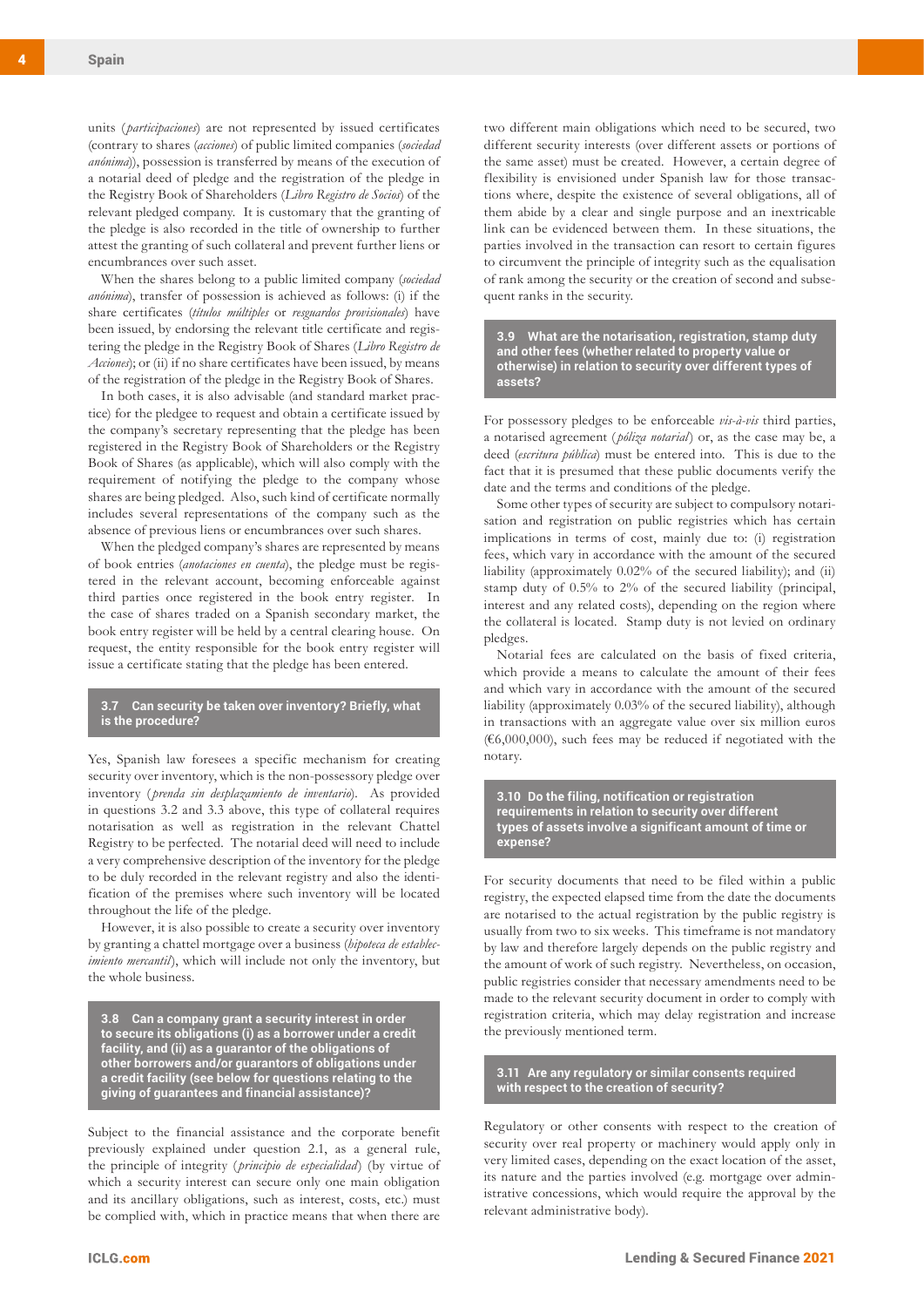**3.12 If the borrowings to be secured are under a revolving credit facility, are there any special priority or other concerns?**

There are no special priority or other concerns worth noting that arise as a direct consequence of the revolving nature of the financing.

**3.13 Are there particular documentary or execution requirements (notarisation, execution under power of attorney, counterparts, deeds)?**

As explained in question 3.2 above, in Spain security interests are almost always notarised. To appear before a Spanish notary, all parties must be duly empowered (they can act under powers of attorney, which in case of foreign entities must bear an apostille in accordance with The Hague Convention or a legalisation from the relevant consulate or other competent body). The original power of attorney will need to be provided to the Spanish notary so that due capacity of the authorised representative is duly attested.

Signature in counterparts is not used in Spanish law-governed agreements. It is worth mentioning that all parties that are signatories to a Spanish notarial deed must have a Spanish Tax Identification Number (*Número de Identificación Fiscal* or "NIF"), even for non-resident parties and their non-resident attorneys (either individuals or entities), which must request such number before the Spanish Tax Authorities (*Agencia Tributaria*).

Additionally, the Spanish Anti-Money Laundering Law (*Ley 10/2010, de 28 de abril, de prevención del blanqueo de capitales y de la financiación del terrorismo*), requires certain disclosure obligations when executing transactions before a Spanish notary (with certain exceptions, such as those for listed companies or certain financial institutions). In particular, individuals executing a public deed before a notary on behalf of a company need to disclose the identity of the ultimate beneficial owner (*titular real*) of the company, which is:

- the ultimate shareholder or shareholders (individuals) of the company, in the event that a certain person holds (individually), directly or indirectly, a stake exceeding 25% in the share capital of this company; or
- the individual which directly or indirectly controls the management of such company (being understood as control the capacity to name more than half of the members of such management body).

In the event that no individuals hold such a direct or indirect stake or control, the directors/members of the management body of the company are to be regarded as the ultimate beneficial owners and need to be identified too by providing a copy of their passports.

# **Financial Assistance**

**4.1 Are there prohibitions or restrictions on the ability of a company to guarantee and/or give security to support borrowings incurred to finance or refinance the direct or indirect acquisition of: (a) shares of the company; (b) shares of any company which directly or indirectly owns shares in the company; or (c) shares in a sister subsidiary?**

Generally, Spanish law prohibits funds being provided (whether by way of loans, guarantees or any other kind of financial support made available before or after the acquisition) by a target company to a third party so that the third party is able to

acquire the target company's shares or quotas, or by any other company in the group to which the target company belongs.

Financial assistance is currently prohibited in Spain for:

- (a) *sociedades anónimas* (S.A.) (public limited companies): for their own shares or the shares of any direct or indirect parent company; and
- (b) *sociedades de responsabilidad limitada* (S.L.) (private limited companies): for their own units and the units of any member of their corporate group.

This prohibition to give financial assistance includes assistance whether by provision of funds or by way of granting of loans, credits, guarantees, security or otherwise. The legal sanction is the nullity of the agreement and, if fraud can be evidenced, nullity of the agreements for the actual acquisition of the shares.

# 5 Syndicated Lending/Agency/Trustee/ **Transfers**

**5.1 Will your jurisdiction recognise the role of an agent or trustee and allow the agent or trustee (rather than each lender acting separately) to enforce the loan documentation and collateral security and to apply the proceeds from the collateral to the claims of all the lenders?**

Spanish law does not recognise trusts as a legal concept. Therefore, security trustees, although used in transactions where foreign lenders are involved, are seldom used for a Spanish security package. Instead, lenders tend to appoint an agent for the Spanish security, which holds the security in its own name and on behalf of the other lenders.

It is possible for a security agent to enforce claims on behalf of the lenders and the other secured parties, as long as each party grants a notarised power of attorney in favour of the security agent. Such power of attorney must expressly authorise the security agent to carry out the enforcement proceedings on behalf of the lenders.

This system nevertheless has two issues: from a practical perspective: (i) Spanish banks are reluctant to grant powers of attorney to other banks, and prefer to appear themselves throughout the enforcement proceedings; and (ii) from a legal perspective, authors and case law are inconsistent regarding the role of an agent acting on behalf of a syndicate of lenders upon enforcement.

**5.2 If an agent or trustee is not recognised in your jurisdiction, is an alternative mechanism available to achieve the effect referred to above, which would allow one party to enforce claims on behalf of all the lenders so that individual lenders do not need to enforce their security separately?**

As stated in question 5.1 above, the appointment of an agent for Spanish security is usual market practice for cross-border financings. The capacity of the agent to act on behalf of the rest of the parties will be evidenced by means of the due empowerment complying with all the relevant formalities.

**5.3 Assume a loan is made to a company organised under the laws of your jurisdiction and guaranteed by a guarantor organised under the laws of your jurisdiction. If such loan is transferred by Lender A to Lender B, are there any special requirements necessary to make the loan and guarantee enforceable by Lender B?**

Debt is traded through assignment (*cesión*) in Spain, and due to the accessory nature of security interests under Spanish law, any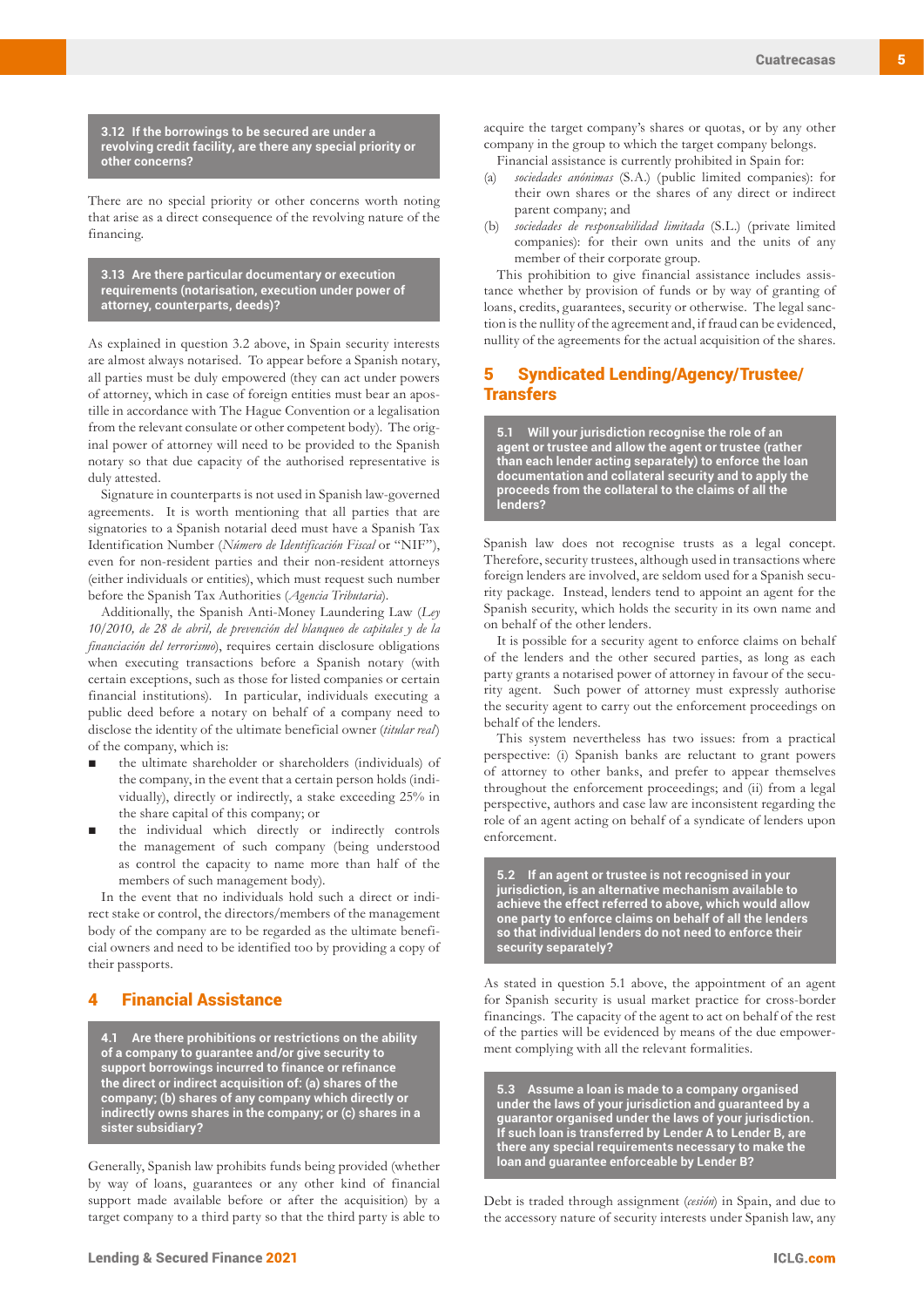assignment of a participation in a secured financing agreement would automatically entail the proportional assignment of the security interests granted to secure such assigned debt by virtue of article 1,528 of the Spanish Civil Code.

However, for certain types of collateral (mainly those acceding to registers such as mortgages and non-possessory pledges), in order to be effective against third parties the assignment of the relevant collateral must be notarised and registered with the relevant public registry.

# 6 Withholding, Stamp and Other Taxes; Notarial and Other Costs

**6.1 Are there any requirements to deduct or withhold tax from (a) interest payable on loans made to domestic or foreign lenders, or (b) the proceeds of a claim under a guarantee or the proceeds of enforcing security?**

In general, interest that Spanish borrowers pay for loans made to domestic lenders (other than financial institutions) is subject to 19% withholding tax in 2021. Likewise, interest income payable on loans made to non-EU tax residents is subject to 19% withholding tax, unless a lower rate applies under a tax treaty (treaty rates range between 0% and 15%) provided that the foreign treaty lender is the "beneficial owner" of the interest. Interest payments to EU residents and EU permanent establishments (except those residing in tax-haven jurisdictions) are not subject to withholding tax (irrespective of whether payments are made to a financial institution or a company) provided that the EU lender is the "beneficial owner" of the interest (please refer to the recent ECJ judgments, of 26 February 2019, on the Danish cases and their impact on the concept of "beneficial ownership", as they provide guidance on the interpretation of this concept).

Since 2012, under the Spanish Corporate Income Tax Act, there have been some limitations to the deductibility of financial expenses:

(a) Financial expenses derived from intergroup (under Section 42 of the Spanish Commercial Code) indebtedness are not tax-deductible if the funds are used to make capital contributions to other corporate group entities, or to acquire from other corporate group entities shares in other entities, unless the taxpayer proves there are valid economic reasons for doing so.

Overall, financial expenses deriving from indebtedness used for any other reason are fully deductible, unless antiabuse clauses apply.

Additionally, interest paid for leveraged buy-out share acquisitions, where within four years following the acquisition, the acquired entity is included in the tax group of the acquirer or is merged with acquirer, is not tax-deductible unless the following requirements are met:

- Indebtedness must be lower than 70% of the purchase price.
- Indebtedness will be reduced proportionally in the eight years following the transaction by up to 30% of the mentioned price.
- (b) Net financial expenses (financial expenses minus financial income) exceeding 30% of the operating profit for the financial year are not tax-deductible, with a minimum of €1 million deductible amount guaranteed. Net financial expenses that, by applying the 30% limit, are not tax-deductible, may be deductible in the following financial years without a time limitation. If the 30% limit is not reached, the difference may increase the applicable limit for the following five financial years.

(c) Interests paid on participative loans granted by another company, which is part of the same group of companies under Section 42 of the Spanish Commercial Code, are not tax-deductible.

Additionally to the limitations set above, financial expenses, arising from transactions carried out between related parties, are not tax-deductible when the interest paid is not taxed – or taxed at a nominal tax rate lower than 10% – because of a different characterisation of the financial instrument under local regulations (e.g. when those interest paid are considered as dividends under the lender's local regulations).

**6.2 What tax incentives or other incentives are provided preferentially to foreign lenders? What taxes apply to foreign lenders with respect to their loans, mortgages or other security documents, either for the purposes of effectiveness or registration?**

Spain currently has more than 90 income tax treaties in force and a solid treaty network with Latin American countries that reduce or eliminate Spanish taxes payable to residents of treaty countries. In this sense, on 7 July 2017, Spain signed the OECD multilateral instrument, which modifies a large number of existing bilateral tax treaties by including anti-tax avoidance measures developed in the BEPS project.

These provisions could affect the tax treatment of interests paid by Spanish borrowers to foreign lenders but a case-by-case analysis should be carried out.

The main tax incentive is the Spanish international holding companies ("ETVEs") regime, a well-established legal framework that has helped Spain become one of the most favourable jurisdictions in the EU to channel and manage international investments. ETVEs can benefit from an exemption on inbound and outbound dividends and capital gains provided several requirements are met. Since ETVEs are Spanish regular entities, they are treated like regular limited liability companies, thus benefitting from tax treaties signed by Spain and from EU Directives.

Under Spanish law, no relevant additional taxes apply to foreign investors besides those applicable to Spanish investors.

**6.3 Will any income of a foreign lender become taxable in your jurisdiction solely because of a loan to, or guarantee and/or grant of, security from a company in your jurisdiction?**

In general terms, lending or the granting of a security by a foreign lender to a Spanish company would not create a taxable presence (i.e. a permanent establishment) in Spain for a foreign lender.

Under current Spanish Corporate Income Tax regulations, interest paid to the lenders will not be subject to any withholding or deduction, provided that the lenders are lending entities or financial credit establishments entered on the special registries of the Bank of Spain and have their registered office in Spain, or entities resident in the European Union that have submitted certification of their tax residence provided that they are the "beneficial owners" of the interest (the "beneficial ownership" concept should be analysed in light of the criteria provided by the recent ECJ judgments on the Danish cases).

**6.4 Will there be any other significant costs which would be incurred by foreign lenders in the grant of such loan/guarantee/security, such as notarial fees, etc.?**

To be able to enforce any rights regarding third parties and benefit from summary proceedings (see question 7.3 below), a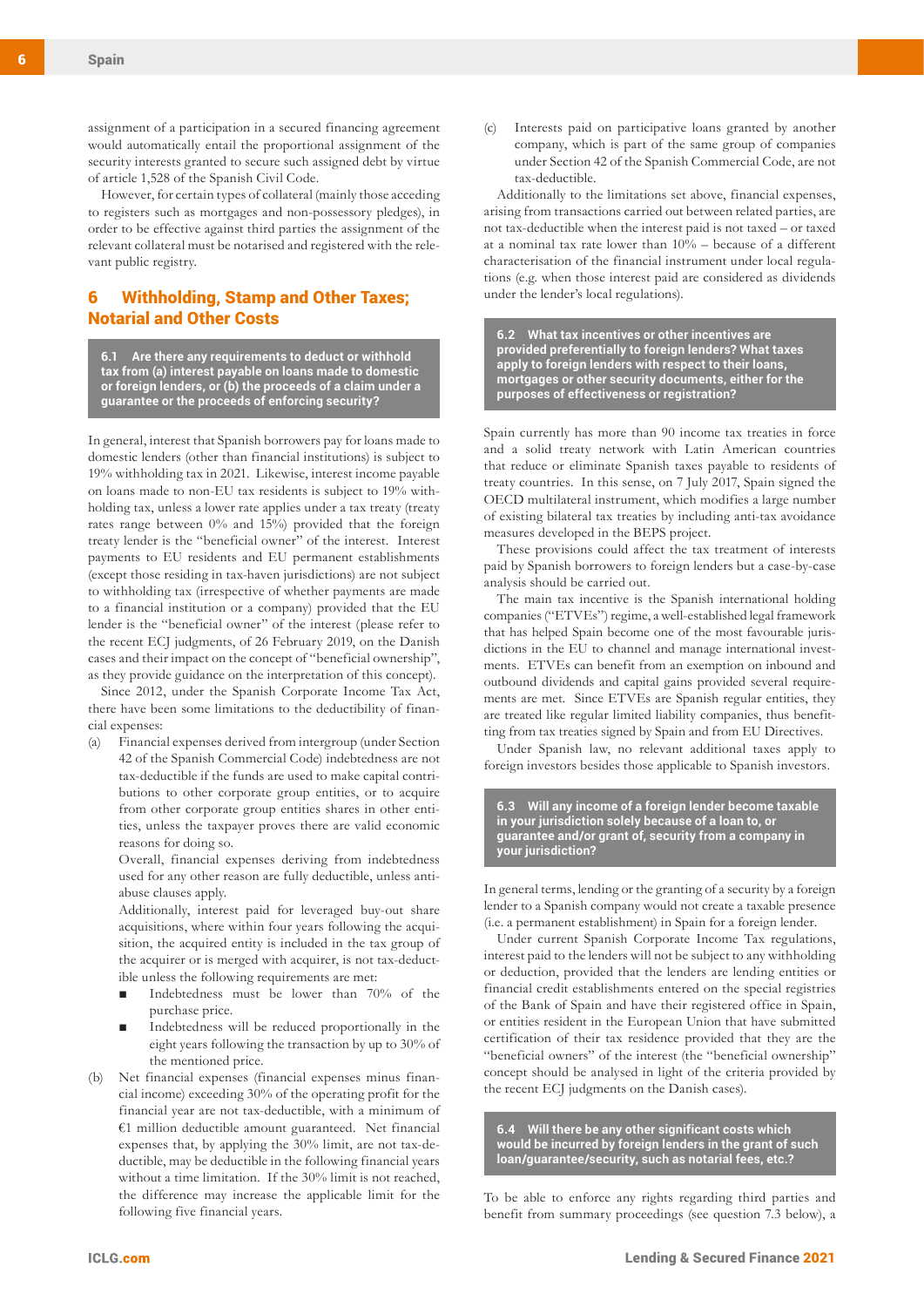loan, a guarantee or a security document must be notarised and eventually registered (depending on the asset).

For more detailed information on notarial and registry fees and stamp duty tax, please see question 3.9 above.

**6.5 Are there any adverse consequences for a company that is a borrower (such as under thin capitalisation principles) if some or all of the lenders are organised under the laws of a jurisdiction other than your own? Please disregard withholding tax concerns for purposes of this question.**

Most tax consequences do not differ as a result of the tax residency of the lender. Exceptionally, adverse tax consequences (documentation obligations and other anti-abuse measures) might arise when the lender is a tax resident in a tax-haven jurisdiction.

### 7 Judicial Enforcement

**7.1 Will the courts in your jurisdiction recognise a governing law in a contract that is the law of another jurisdiction (a "foreign governing law")? Will courts in your jurisdiction enforce a contract that has a foreign governing law?**

Yes, courts in Spain recognise a foreign governing law in contracts in line with Regulation (EC) No. 593/2008 of the European Parliament and of the Council of 17 June 2008 on the law applicable to contractual obligations ("Regulation Rome I").

Regulation Rome I has *erga omnes* effects. Hence, whatever it is, the foreign law chosen to govern a contract is enforceable, irrespective of whether or not it is an EU Member State.

Spanish Courts will certainly recognise a contract governed by foreign law; however, the choice of the parties will not avoid the application of *ius cogens* provisions of Spanish law that cannot be derogated by private agreement (public policy) between the parties such as those relating to consumers' interests, labour law and insurance or distribution contracts. Also, the content and validity of foreign law must be proved in the proceedings; if the foreign law is not proved, the court will resort to Spanish laws.

**7.2 Will the courts in your jurisdiction recognise and enforce a judgment given against a company in New York courts or English courts (a "foreign judgment") without re-examination of the merits of the case?**

The following distinctions must be made: (i) judgments rendered by NY courts; (ii) judgments rendered by EU Member States' courts; and (iii) judgments rendered by UK courts.

First, regarding judgments by NY courts, Regulation Brussels I recast does not apply. In the absence of a multilateral or bilateral treaty between Spain and the United States addressing the matter, under Spanish Act 29/2015, on International Cooperation, final judgments rendered by US courts will have the same force as given in the US provided that they comply with the requirements for its recognition set forth in article 46 of the Act on International Cooperation (*inter alia*, the judgment does not infringe Spanish public policy, the defendant has been properly served with the originating process, the matter is not subject to Spanish exclusive jurisdiction for certain matters, or is not in contradiction with a previous Spanish judgment). Once the exequatur is granted, the judgment can be enforced according to the rules set forth in the Spanish Civil Procedure Act.

Second, regarding judgments by EU Member States' courts, Council Regulation (EC) No. 1215/2012 of 12 December 2012 on jurisdiction and the recognition and enforcement of judgments in civil and commercial matters ("Regulation Brussels I recast"), establishes that a judgment rendered in an EU Member State is to be recognised without special proceedings in any other EU Member State, unless the recognition is contested. Under no circumstances can the merits of a foreign judgment be reviewed. A declaration that a foreign judgment is enforceable is to be issued following purely formal checks of the documents supplied.

However, a judgment will not be recognised if: (i) the recognition is manifestly contrary to public policy in the EU Member State in which recognition is sought; (ii) the defendant was not served with the document that instituted the proceedings in sufficient time and in such a way as to enable the defendant to arrange for his defence; (iii) it is irreconcilable with a judgment given in a dispute between the same parties in the EU Member State in which recognition is sought; (iv) it is irreconcilable with an earlier judgment given in another EU or non-EU country involving the same cause of action and the same parties; or (v) the judgment was adjudicated by a court lacking jurisdiction in case of exclusive jurisdiction.

Third, regarding judgments by UK courts, Regulation Brussels I recast (described above) applies to the enforcement of judgments rendered in proceedings brought before 31 December 2020 (Article 67(2) of the Brexit Withdrawal Agreement). For other judgments, currently the Hague Convention 2005 applies to the recognition and enforcement of UK judgments provided that the Convention's scope of application is met. We note that this scope excludes a number of subject matters in its Article 2(2) (including, without limitation, insolvency matters, wills and succession, family matters, claims for personal injury, carriage of passengers and goods, rights *in rem* in immovable property) and only covers judgments given by courts designated in an exclusive choice of court agreement.

Provided the Convention's requirements are met, the requested court shall not review the merits of the judgment and the grounds for refusal of recognition are limited in Article 9 of the Hague Convention: (i) agreement null and void; (ii) lack of capacity of a party; (iii) procedural irregularities (lack of notice); (iv) judgment obtained by fraud in connection with a matter of procedure; (v) incompatibility with public policy of the requested state; (vi) inconsistency with a judgment given in the requested state between the same parties; or (vii) inconsistency with an earlier judgment given in another state between the same parties and on the same cause of action.

Where the Hague Convention 2005 does not apply, enforcement may be requested in Spain based on the provisions of the Spanish Act on International Cooperation (addressed above).

**7.3 Assuming a company is in payment default under a loan agreement or a guarantee agreement and has no legal defence to payment, approximately how long would it take for a foreign lender to (a) assuming the answer to question 7.1 is yes, file a suit against the company in a court in your jurisdiction, obtain a judgment, and enforce the judgment against the assets of the company, and (b) assuming the answer to question 7.2 is yes, enforce a foreign judgment in a court in your jurisdiction against the assets of the company?**

This depends primarily on whether the enforcement action is grounded on an executive title, such as public instruments (i.e. a public deed), or on an ordinary title, such as private contracts:

(a) Executive titles can be enforced directly, through summary proceedings, which consist of a swift procedure that should take between nine and 18 months. Otherwise, the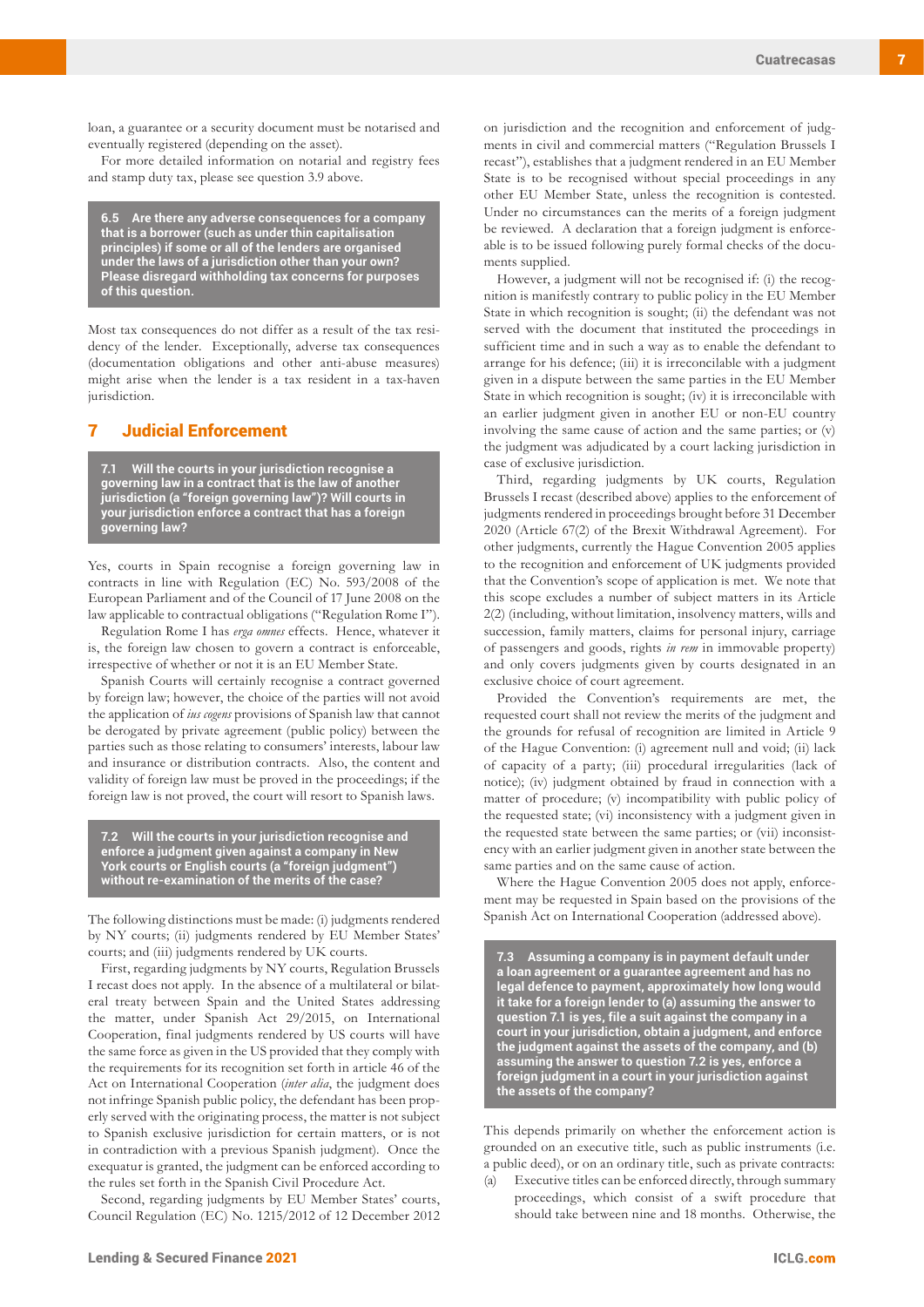so-called ordinary proceedings, which inevitably lead to a decision which should be enforced through an enforcement proceeding, may take on average between 12 and 18 months plus the nine to 18 months of the enforcement proceeding.

(b) Enforcement of a UK court decision under the Hague Convention 2005 would require a previous (specific) exequatur procedure that would normally take between five and eight months. For UK court decisions outside of the Hague Convention 2005 scope, ordinary prior exequatur proceedings are required, which takes on average between seven and 10 months. Once the judgment has been recognised, enforcement will follow the same proceeding as explained in point (a) above. For NY court decisions, the same ordinary prior exequatur proceedings (seven to 10 months) followed by the same proceeding outlined in (a) would apply.

**7.4 With respect to enforcing collateral security, are there any significant restrictions which may impact the timing and value of enforcement, such as (a) a requirement for a public auction, or (b) regulatory consents?**

Enforcement of collateral security is typically carried out through a public auction (by means of an online auction), in the context of judicial or notarial proceedings. For notarial enforcements, see question 8.4 below. Additionally, the enforcement of pledges over credit rights may also be achieved through set-off or assignment of claims.

The rights derived from the relevant security can be judicially enforced either through declaratory civil proceedings or summary proceedings. The latter action is faster and more effective, while the former is costly and time-consuming. However, to start summary proceedings, certain requirements must be met, particularly the determination of the due and payable amount in accordance with the Civil Procedure Act.

Once the court has published a date for auction, the debtor will only be able to object under limited circumstances, such as the prior extinction of the pledge, full payment of the secured obligation, the existence of a material mistake or the existence of abusive clauses.

Concerning the enforcement of pledges over shares, the Financial Collateral Directive was transposed in Spain by means of Royal Decree Law 5/2005, which sets forth a speedy proceeding that applies to obligations of a "financial" nature and which permits direct appropriation of the collateral by the creditor where the financial agreement expressly states so.

**7.5 Do restrictions apply to foreign lenders in the event of (a) filing suit against a company in your jurisdiction, or (b) foreclosure on collateral security?**

Generally, there is no distinction between domestic and foreign entities when it comes to foreclosing Spanish security.

**7.6 Do the bankruptcy, reorganisation or similar laws in your jurisdiction provide for any kind of moratorium on enforcement of lender claims? If so, does the moratorium apply to the enforcement of collateral security?**

Bankruptcy declaration triggers an automatic stay of one year (unless the debtor gets the approval of a composition agreement or files for liquidation earlier). This automatic stay concerns

secured creditors with collateral over assets that are necessary to continue the ordinary course (except security interests subject to the special regime on financial collateral). Exceptionally, the above standstill period will not apply if the insolvency judge determines that the assets which constitute the object of security are not devoted to the business activity of the insolvent company, do not constitute a productive unit of such company or, eventually, such asset is not necessary for the continuation of the business operations.

During the stay, the bankruptcy officer may decide to treat the secured claim as an administrative expense (pre-deductible claims from the estate) in order to avert enforcement of the security interest.

This automatic stay can also apply if the debtor serves an article 583 notice, which enables the debtor to negotiate an out-of-court solution to financial distress in a four-month period. The stay of enforcement actions, which does not apply to public claims, lasts for a three- or four-month period (there are different criteria) and concerns assets that are necessary to continue the ordinary course. Yet any enforcement action conducted by holders of financial claims may be stayed if the debtor obtains a standstill supported by 51% of the financial claims. Security interests subject to the special regime on financial collateral escape this automatic stay in any event.

Lastly, if the secured creditor fails to enforce the security interest prior to liquidation (or reinitiate the formerly stayed enforcement proceeding as a result of bankruptcy declaration), it may lose control over the collateral if the liquidation plan sets forth the sale of the business unit as a going concern. In exchange for losing control to enforce the security interest on a stand-alone basis, secured creditors obtain a portion of the price equivalent to the weight of the collateral in the estate. If that percentage of the price is less than the value recognised in the proceeding for the security interest, secured lenders that did initiate the enforcement proceeding prior to bankruptcy declaration, but did not reinitiate it after the one-year automatic stay, such lenders have a veto right as to the approval of the liquidation plan, unless 75% in value of the secured claims from the same class (financial, labour, public, commercial) were to consent to it.

Lastly, the Civil Procedure Act provides the moratorium on enforcement on the grounds of criminal procedure may halt the enforcement and performance of such agreements until the criminal court issues a final resolution in such proceedings.

On another front, the Civil Procedure Act provides a moratorium on enforcement on the grounds of criminal procedure which may halt the enforcement and performance of such agreements until the criminal court issues a final resolution in such proceedings.

**7.7 Will the courts in your jurisdiction recognise and enforce an arbitral award given against the company without re-examination of the merits?**

Yes, Spain has been a party to the 1958 New York Convention on Recognition and Enforcement of Foreign Arbitral Awards ("New York Convention") since 1977, and it is therefore subject to recognition and enforcement of foreign arbitral awards in the terms established therein.

Given that Spain has not presented any reservations to the New York Convention, its proceedings are applied to the enforcement of all arbitral awards, including those rendered in countries that did not sign the convention. The Spanish Arbitration Act specifically establishes that the exequatur of foreign awards will be governed by: (i) the New York Convention, without prejudice to the provisions of other, more favourable international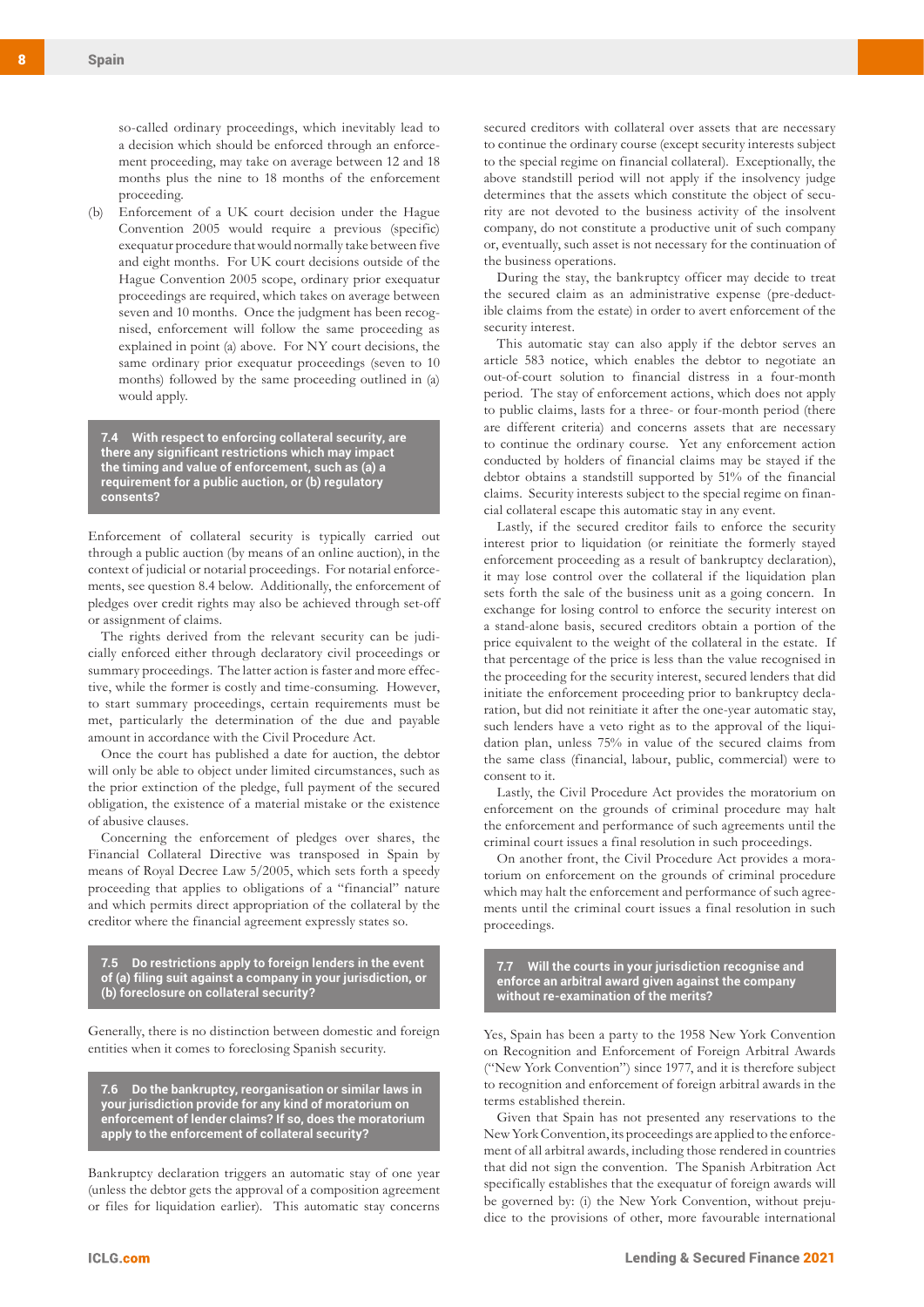treaties on the granting of foreign awards; and (ii) the proceedings established in the civil procedural system for judgments handed down by foreign courts.

Spanish courts will not re-examine the merits of the case. However, an arbitral award might not be recognised if certain requirements are not met (e.g. the arbitration agreement is not valid, irregularity in the composition of the arbitration authority or in the arbitral procedure, etc.). Furthermore, an award will not be recognised if the subject matter cannot be settled by arbitration in Spain or the recognition is contrary to the public policy of Spain.

# 8 Bankruptcy Proceedings

**8.1 How does a bankruptcy proceeding in respect of a company affect the ability of a lender to enforce its rights as a secured party over the collateral security?**

Bankruptcy declaration triggers an automatic stay of one year (unless the debtor gets the approval of a composition agreement or files for liquidation earlier). This automatic stay concerns secured creditors with collateral over assets that are necessary to continue the ordinary course of business (except security interests subject to the special regime on financial collateral or relating to collateral located outside of Spain).

During the stay, the bankruptcy officer may decide to treat the secured claim as an administrative expense (pre-deductible claims from the estate) in order to avert enforcement of the security interest.

This automatic stay can also apply if the debtor serves a "583.1" notice, which enables the debtor to negotiate an out-ofcourt solution to financial distress in a four-month period. The stay of enforcement actions lasts for a three- or four-month period (there are different criteria) and concerns assets that are necessary to continue the ordinary course. Yet any enforcement action conducted by holders of financial claims may be stayed if the debtor obtains a standstill supported by 51% of the financial claims. Security interests, subject to the special regime on financial collateral, escape this automatic stay in any event. Besides, public claims cannot be affected in any way by a "583.1" notice.

Lastly, if the secured creditor fails to enforce prior to liquidation, it may lose control over the collateral concerning business units sales, in which case it would get a portion of the price equivalent to the weight of the collateral in the estate. Even secured creditors having enforced prior to liquidation may lose control over the collateral within the framework of business units sales, provided they receive a percentage of the price equivalent to the security interest value as recognised in the bankruptcy proceeding (otherwise, individual consent would be needed unless 75% of the secured claims from the same class sign off). The claim comprising the difference between the resulting price and the value of the secured claim (the deficiency claim) will be classified as unsecured.

**8.2 Are there any preference periods, clawback rights or other preferential creditors' rights (e.g., tax debts, employees' claims) with respect to the security?**

Pursuant to compulsory priority rules, claims are divided into privileged, ordinary, and subordinated. Privileged claims, which are in turn divided into special privileged (secured) claims and general privileged claims (such as certain torts, tax, social security and employees' claims), are given preferential treatment over ordinary claims, which in turn have preference over subordinated claims. A controlling principle is the equal treatment of creditors from the same class.

Administrative expenses (*créditos contra la masa*) have a cash flow privilege over claims (*créditos concursales*). In contrast to administrative expenses, claims can only be settled pursuant to a plan of reorganisation or with the proceeds arising out of liquidation (either piecemeal or, preferably, as a going concern business). Having said that, secured creditors may auction or repossess the collateral to apply the proceeds thereof to settle their claims (over which administrative expenses have no priority).

Acts or transactions beyond the ordinary course of business entered into within two years prior to bankruptcy declaration may be subject to clawback, so long as: (i) the debtor does not receive reasonably equivalent value in exchange; or (ii) certain creditors are preferred to others when the company is currently insolvent (i.e. unable to regularly pay its debts as they come due). The hardening period in both cases is two years.

The law sets forth certain rebuttable and non-rebuttable presumptions of transactions that are detrimental to the estate. There are also certain safe harbours (namely acts and transactions done within the ordinary course of business, and certain ring-fenced out-of-court solutions).

Actual intent or fraud is not required to bring a clawback action successfully. Yet, in case of actual fraud the reach-back period is four years (and the action can be brought both within and aside from an insolvency proceeding). Moreover, fraud is a requirement to claw back security interests subject to the special regime on financial collateral.

Concerning acts or transactions subject to foreign law, the defendant may thwart the clawback action by proving that such act or transaction is ring-fenced under applicable law.

**8.3 Are there any entities that are excluded from bankruptcy proceedings and, if so, what is the applicable legislation?**

Governmental entities of any type (whether territorially based – such as national, regional, municipal authorities – or of a functional nature) are excluded from bankruptcy proceedings. However, companies directly or indirectly controlled by governmental entities are subject to general bankruptcy law.

Additionally, certain types of companies (such as insurance companies) are subject to specific insolvency regulations, although the composition, appointment and operation of the insolvency administration will still be regulated by general bankruptcy law.

**8.4 Are there any processes other than court proceedings that are available to a creditor to seize the assets of a company in an enforcement?**

Yes, out-of-court enforcement proceedings, available for certain types of security, are typically carried out by a Notary Public and take the form of a public auction. The terms and conditions of such auction are not entirely regulated in the law and hence they usually follow the provisions agreed by the parties in the relevant security documents. Absent a specific agreement, the Notary Public also tends to follow equivalent provisions applicable to judicial enforcements.

In the case of security over bank accounts or listed securities, particularly when the secured obligation consists of cash settlement agreements or derivative contracts, secured lenders may appropriate directly and immediately the secured assets (or offset), without conducting a public auction. Equally, certain regional laws (such as Catalonian law) expressly permit either private sales or, in the case of highly liquid security, appropriation by set-off.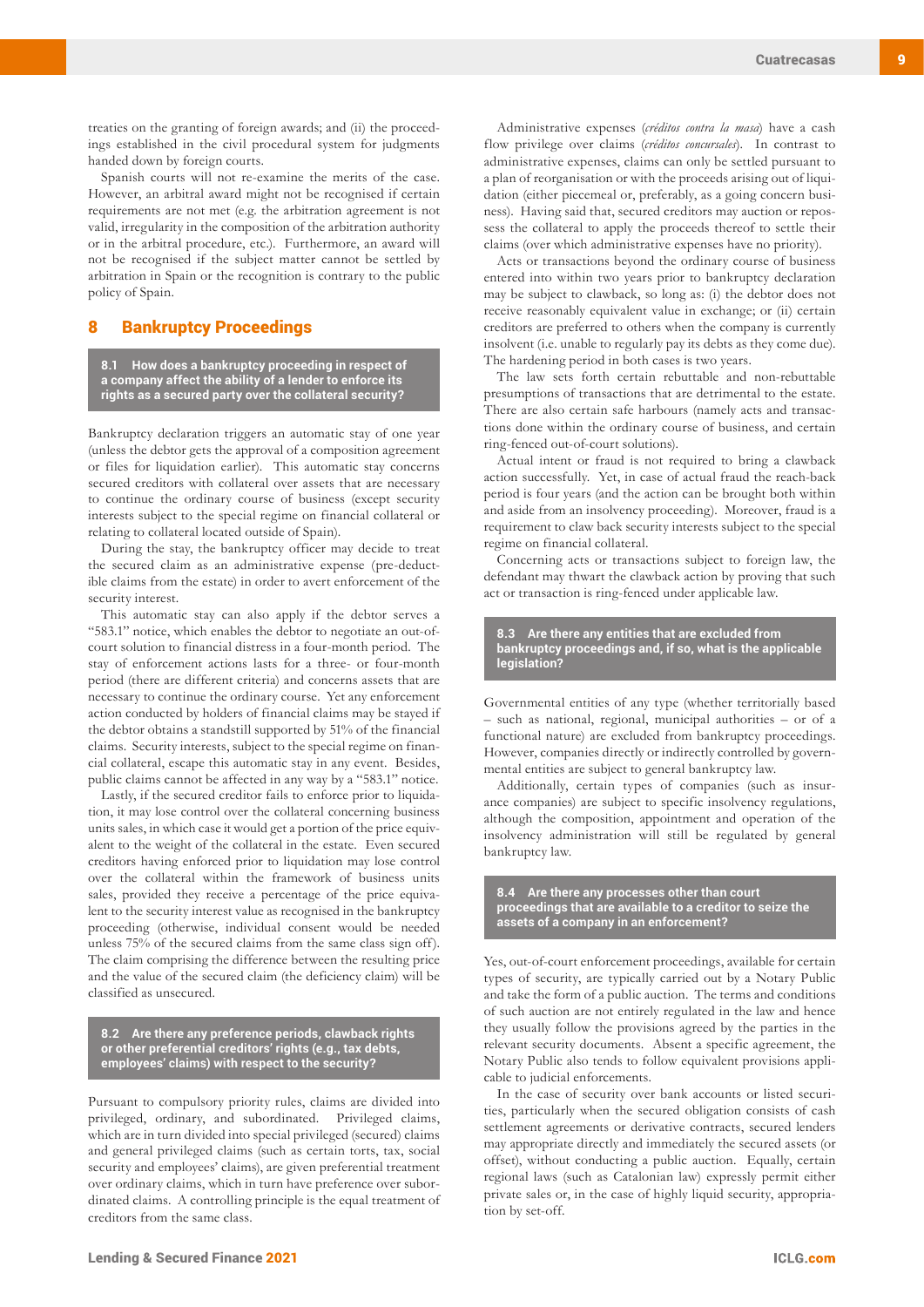## 9 Jurisdiction and Waiver of Immunity

**9.1 Is a party's submission to a foreign jurisdiction legally binding and enforceable under the laws of your jurisdiction?**

The submission by the parties of an agreement to a foreign jurisdiction is valid, binding and enforceable in Spain:

- in the case of submission to the courts of an EU Member State: in accordance with the provisions on *prorogation of jurisdiction* contained in Regulation Brussels I recast (*supra* question 7.2), except in cases where the rules on exclusive jurisdiction of the Regulation are to be applied (in general, concerned with proceedings referred to: (a) *in rem* rights or tenancies in immovable property; (b) the validity of the constitution, nullity or dissolution of companies or other legal persons, or the validity of the decisions of their organs; (c) the validity of entries in public registers; (d) the registration of patents, trademarks, designs or other similar rights subject to deposit or registration; and (e) the enforcement of judgments);
- (ii) in the case of submission to non-EU foreign courts covered by existing conventions in force in Spain: in accordance with the applicable international bilateral conventions (*ad ex*. Hague Convention of 30 June 2005 on Choice of Court Agreements currently applicable to exclusive choice-ofcourt agreements designating UK courts); and
- (iii) in the case of submission to foreign courts not covered by conventions: in accordance with the Spanish Organic Law of the Judiciary, such submission would be valid, unless the exclusive jurisdiction of the Spanish courts is violated (in general, the same cases described *supra* in (i) (a) to (e), with regard to Regulation Brussels I recast).

**9.2 Is a party's waiver of sovereign immunity legally binding and enforceable under the laws of your jurisdiction?**

Under Spanish law, the waiver of sovereign immunity (either of jurisdiction or of execution) by a foreign state is legally valid and enforceable. The waiver may be explicit (by means of an international agreement, a written contract or a declaration, or a written communication made within the proceedings to the relevant tribunal) or tacit (as a result of certain acts on the side of the foreign state), in accordance with Spanish Organic Law 16/2015 of 27 October 2015.

Absent the waiver of sovereign immunity, no asset owned or controlled by a foreign state and allocated to public and official (i.e., non-commercial) purposes can be seized or subject to enforcement proceedings in Spain. This includes assets: (a) used by the diplomatic missions or consular offices of the foreign state for the performance of their duties and functions (including bank accounts, with the exception of accounts exclusively used for commercial purposes); (b) used for military purposes; (c) of the central bank or similar monetary authority of the foreign state and used for the performance of their duties and functions; (d) forming part of the foreign state's cultural heritage or with scientific, cultural or historical interest (with the exception of assets offered for sale); and (e) official vessels and airships, exclusively attached to public services of a non-commercial nature.

# 10 Licensing

**10.1 What are the licensing and other eligibility requirements in your jurisdiction for lenders to a company in your jurisdiction, if any? Are these** 

**licensing and eligibility requirements different for a "foreign" lender (i.e. a lender that is not located in your jurisdiction)? In connection with any such requirements, is a distinction made under the laws of your jurisdiction between a lender that is a bank** *versus* **a lender that is a non-bank? If there are such requirements in your jurisdiction, what are the consequences for a lender that has not satisfied such requirements but has nonetheless made a loan to a company in your jurisdiction? What are the licensing and other eligibility requirements in your jurisdiction for an agent under a syndicated facility for lenders to a company in your jurisdiction?**

There is no need for foreign or local lenders or agents under a syndicated facility to be resident, licensed, qualified or entitled to do business in Spain to execute or enforce any rights in Spain under any financing agreements or collateral agreements, provided that, in the case of foreign lenders (and where and if applicable), they are licensed, qualified or entitled to do business in their own jurisdiction of incorporation. Consequently, there is no material distinction between domestic and foreign creditors for the purposes of granting loans or security. Nevertheless, foreign lenders are still subject to some of the abovementioned formalities, such as the obligation to obtain a Spanish tax identification number (NIF) (as explained in question 3.13 above).

## 11 Other Matters

**11.1 How has COVID-19 impacted document execution and delivery requirements and mechanics in your jurisdiction during 2020 (including in respect of notary requirements and delivery of original documents)? Do you anticipate any changes in document execution and delivery requirements and mechanics implemented during 2020 due to COVID-19 to continue into 2021 and beyond?**

Despite COVID-19, the Spanish notaries have had the duty to continue to provide their services since their public office is deemed as an "essential" service due to the importance of their duties in Spanish economic activity; however, during the hard lockdown period, transactions to be formalised had to abide by the criteria of "safe" and "urgent".

Having said that, document execution and delivery requirements have not been affected by COVID-19 and we do not foresee substantial amendments to the execution process and formalities in the coming months.

**11.2 Are there any other material considerations which should be taken into account by lenders when participating in financings in your jurisdiction?**

Most of the relevant issues have already been covered in the previous questions. However, we take the opportunity to point out that the Spanish Companies Act sets out the conditions under which a Spanish company (whether in the form of a public limited liability company (*sociedad anónima*) or in the form of a private limited liability company (*sociedad de responsabilidad limitada*)) may issue and guarantee debt securities.

Because of recent amendments to such law, limited liability companies are now allowed (as opposed to the previous regulations in this regard) to issue and guarantee bonds and other securities that create or recognise debt, except for convertible instruments (i.e., securities which can be converted into equity).

# Acknowledgment

The authors would like to thank their colleagues Iñigo Várez (Finance Department) and Borja Álvarez (Litigation Department) for their active collaboration in the preparation of this chapter.